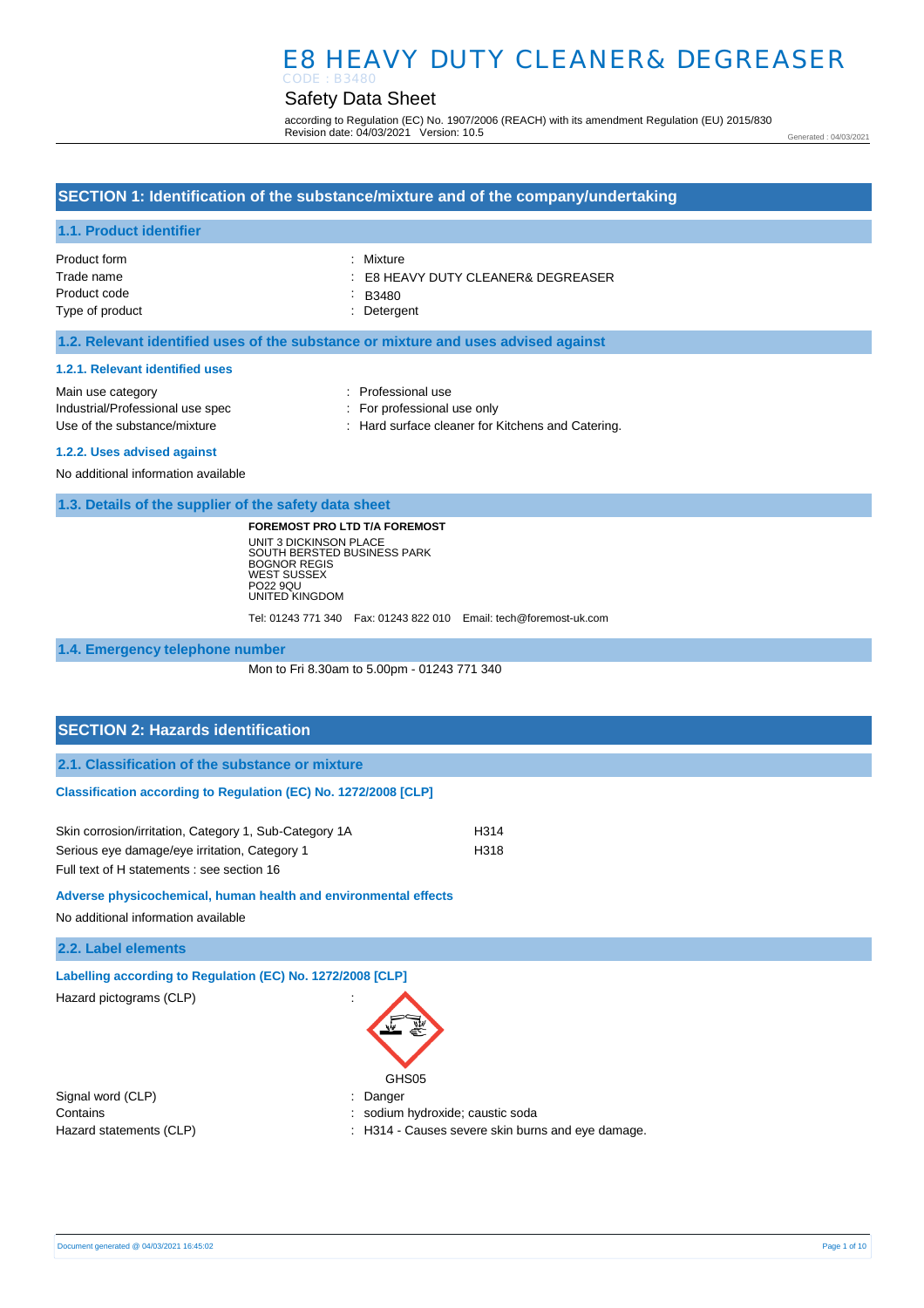according to Regulation (EC) No. 1907/2006 (REACH) with its amendment Regulation (EU) 2015/830

| P301+P330+P331 - IF SWALLOWED: Rinse mouth. Do NOT induce vomiting.                    |
|----------------------------------------------------------------------------------------|
| P303+P361+P353 - IF ON SKIN (or hair): Take off immediately all contaminated clothing. |
|                                                                                        |
| P304+P340 - IF INHALED: Remove person to fresh air and keep comfortable for breathing. |
| P305+P351+P338 - IF IN EYES: Rinse cautiously with water for several minutes. Remove   |
|                                                                                        |
|                                                                                        |
|                                                                                        |
|                                                                                        |

### **2.3. Other hazards**

No additional information available

## **SECTION 3: Composition/information on ingredients**

### **3.1. Substances**

### Not applicable

### **3.2. Mixtures**

| <b>Name</b>                                                                                       | <b>Product identifier</b>                                                                               | $\%$      | <b>Classification according to</b><br><b>Requlation (EC) No.</b><br>1272/2008 [CLP] |
|---------------------------------------------------------------------------------------------------|---------------------------------------------------------------------------------------------------------|-----------|-------------------------------------------------------------------------------------|
| Alcohol Alkoxylate                                                                                | (CAS-No.) 166736-08-9<br>(REACH-no) Exempt/Polymer                                                      | $5 - 10$  | Acute Tox. 4 (Oral), H302<br>Eye Dam. 1, H318                                       |
| Hexyl glucoside                                                                                   | (CAS-No.) 54549-24-5<br>(EC-No.) 259-217-6<br>(REACH-no) 01-2119492545-29                               | $1 - 5$   | Eye Dam. 1, H318                                                                    |
| sodium hydroxide; caustic soda<br>substance with national workplace exposure limit(s)<br>(IE, GB) | (CAS-No.) 1310-73-2<br>(EC-No.) 215-185-5<br>(EC Index-No.) 011-002-00-6<br>(REACH-no) 01-2119457892-27 | $1 - 5$   | Skin Corr. 1A, H314                                                                 |
| N,N-dimethyldecylamine N-oxide                                                                    | (CAS-No.) 2605-79-0<br>(EC-No.) 220-020-5<br>(REACH-no) 01-2119959297-22                                | $0.1 - 1$ | Skin Irrit. 2, H315<br>Eye Dam. 1, H318<br>Aquatic Acute 1, H400                    |

| <b>Specific concentration limits:</b> |                                                                                                         |                                                                                                                                                      |  |
|---------------------------------------|---------------------------------------------------------------------------------------------------------|------------------------------------------------------------------------------------------------------------------------------------------------------|--|
| Name                                  | <b>Product identifier</b>                                                                               | <b>Specific concentration limits</b>                                                                                                                 |  |
| Alcohol Alkoxylate                    | (CAS-No.) 166736-08-9<br>(REACH-no) Exempt/Polymer                                                      | $(1 < C \le 10)$ Eye Irrit. 2, H319<br>$(10 < C < 100)$ Eye Dam. 1, H318                                                                             |  |
| sodium hydroxide; caustic soda        | (CAS-No.) 1310-73-2<br>(EC-No.) 215-185-5<br>(EC Index-No.) 011-002-00-6<br>(REACH-no) 01-2119457892-27 | $(0.5 \leq C < 2)$ Skin Irrit. 2, H315<br>$(0.5 \le C < 2)$ Eye Irrit. 2, H319<br>(2 ≤C < 5) Skin Corr. 1B, H314<br>(5 ≤C ≤ 100) Skin Corr. 1A, H314 |  |

## Full text of H-statements: see section 16

| <b>SECTION 4: First aid measures</b>                                                                       |                                                                                                                                                                                                                                                                       |
|------------------------------------------------------------------------------------------------------------|-----------------------------------------------------------------------------------------------------------------------------------------------------------------------------------------------------------------------------------------------------------------------|
| 4.1. Description of first aid measures                                                                     |                                                                                                                                                                                                                                                                       |
| First-aid measures general<br>First-aid measures after inhalation<br>First-aid measures after skin contact | : Get medical advice/attention if you feel unwell.<br>: Remove person to fresh air and keep comfortable for breathing.<br>: Wash skin with plenty of water. Take off immediately all contaminated clothing and wash it<br>before reuse. Get medical advice/attention. |
| Document generated @ 04/03/2021 16:45:02                                                                   | Page 2 of 10                                                                                                                                                                                                                                                          |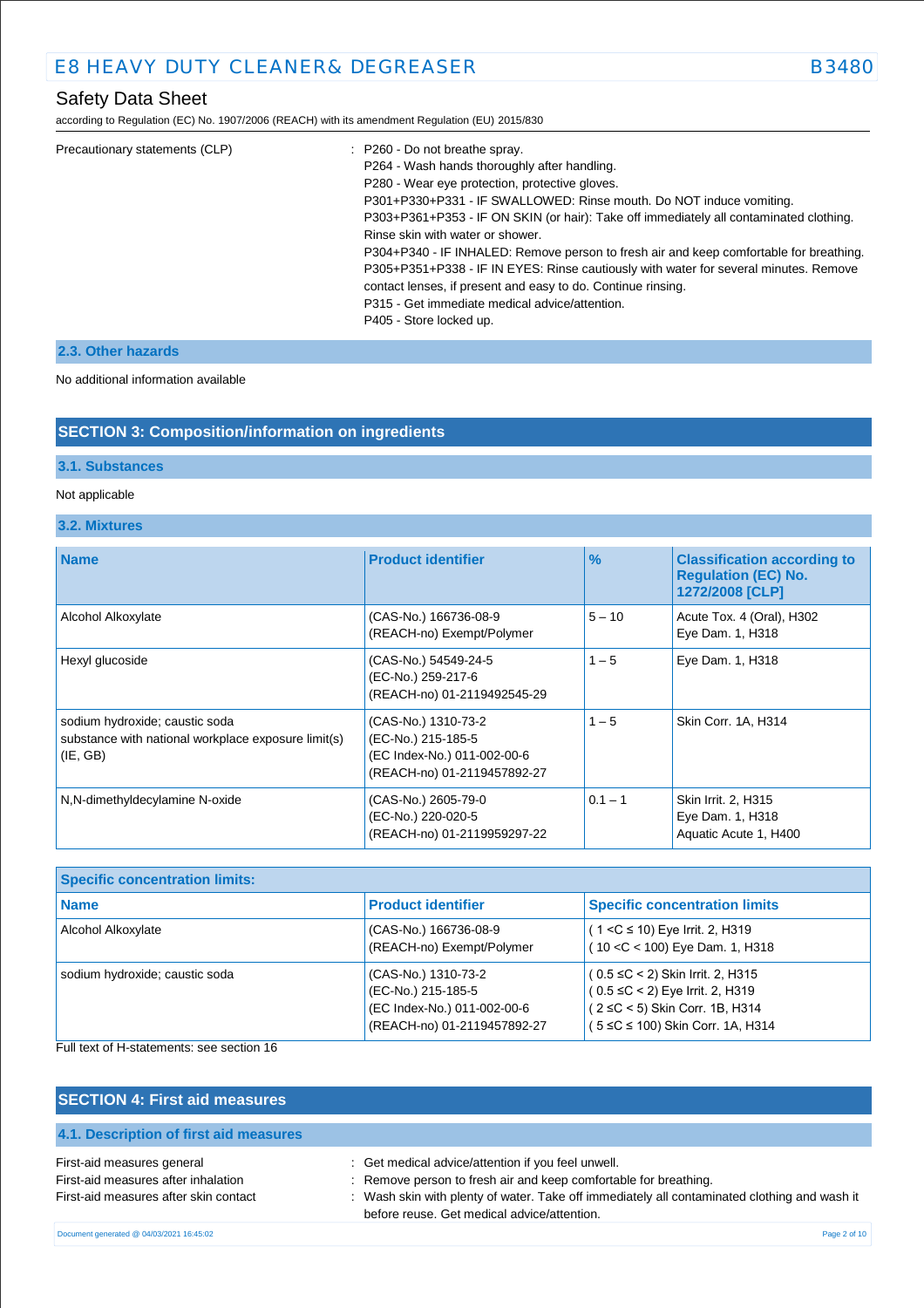## Safety Data Sheet

according to Regulation (EC) No. 1907/2006 (REACH) with its amendment Regulation (EU) 2015/830

| First-aid measures after eye contact<br>First-aid measures after ingestion                                     | Rinse cautiously with water for several minutes. Remove contact lenses, if present and easy<br>to do. Continue rinsing. Get immediate medical advice/attention.<br>: Do NOT induce vomiting. Rinse mouth. Drink plenty of water. Get medical advice/attention. |
|----------------------------------------------------------------------------------------------------------------|----------------------------------------------------------------------------------------------------------------------------------------------------------------------------------------------------------------------------------------------------------------|
| 4.2. Most important symptoms and effects, both acute and delayed                                               |                                                                                                                                                                                                                                                                |
| Symptoms/effects after inhalation<br>Symptoms/effects after skin contact<br>Symptoms/effects after eye contact | : May cause respiratory irritation.<br>: Burns.<br>: Causes serious eye damage.                                                                                                                                                                                |

Symptoms/effects after ingestion **in the symptoms/effects** after ingestion

**4.3. Indication of any immediate medical attention and special treatment needed**

Treat symptomatically.

| <b>SECTION 5: Firefighting measures</b>                    |                                     |  |
|------------------------------------------------------------|-------------------------------------|--|
| 5.1. Extinguishing media                                   |                                     |  |
| Suitable extinguishing media                               | : Carbon dioxide. Dry powder. Foam. |  |
| 5.2. Special hazards arising from the substance or mixture |                                     |  |
| Hazardous decomposition products in case of fire           | : Corrosive vapours.                |  |
| 5.3. Advice for firefighters                               |                                     |  |

No additional information available

| <b>SECTION 6: Accidental release measures</b>                                                                         |                                                                                                                        |  |
|-----------------------------------------------------------------------------------------------------------------------|------------------------------------------------------------------------------------------------------------------------|--|
| 6.1. Personal precautions, protective equipment and emergency procedures                                              |                                                                                                                        |  |
| 6.1.1. For non-emergency personnel<br>Emergency procedures<br>6.1.2. For emergency responders<br>Protective equipment | : Evacuate unnecessary personnel.<br>Use personal protective equipment as required.                                    |  |
| <b>6.2. Environmental precautions</b>                                                                                 |                                                                                                                        |  |
| Avoid release to the environment.                                                                                     |                                                                                                                        |  |
| 6.3. Methods and material for containment and cleaning up                                                             |                                                                                                                        |  |
| For containment<br>Methods for cleaning up                                                                            | Collect spillage.<br>÷.<br>: Soak up spills with inert solids, such as clay or diatomaceous earth as soon as possible. |  |
| 6.4. Reference to other sections                                                                                      |                                                                                                                        |  |

For further information refer to section 8: "Exposure controls/personal protection". For further information refer to section 13.

| <b>SECTION 7: Handling and storage</b>                                                      |                                                                                                                                                                 |              |
|---------------------------------------------------------------------------------------------|-----------------------------------------------------------------------------------------------------------------------------------------------------------------|--------------|
| 7.1. Precautions for safe handling                                                          |                                                                                                                                                                 |              |
| Precautions for safe handling<br>Hygiene measures                                           | : Avoid contact with skin and eyes.<br>Do not eat, drink or smoke when using this product.                                                                      |              |
| 7.2. Conditions for safe storage, including any incompatibilities                           |                                                                                                                                                                 |              |
| Technical measures<br>Storage conditions<br>Incompatible products<br>Incompatible materials | Does not require any specific or particular technical measures.<br>: Keep container closed when not in use.<br>: Oxidizing agent. Strong acids.<br>Metals.<br>÷ |              |
| Document generated @ 04/03/2021 16:45:02                                                    |                                                                                                                                                                 | Page 3 of 10 |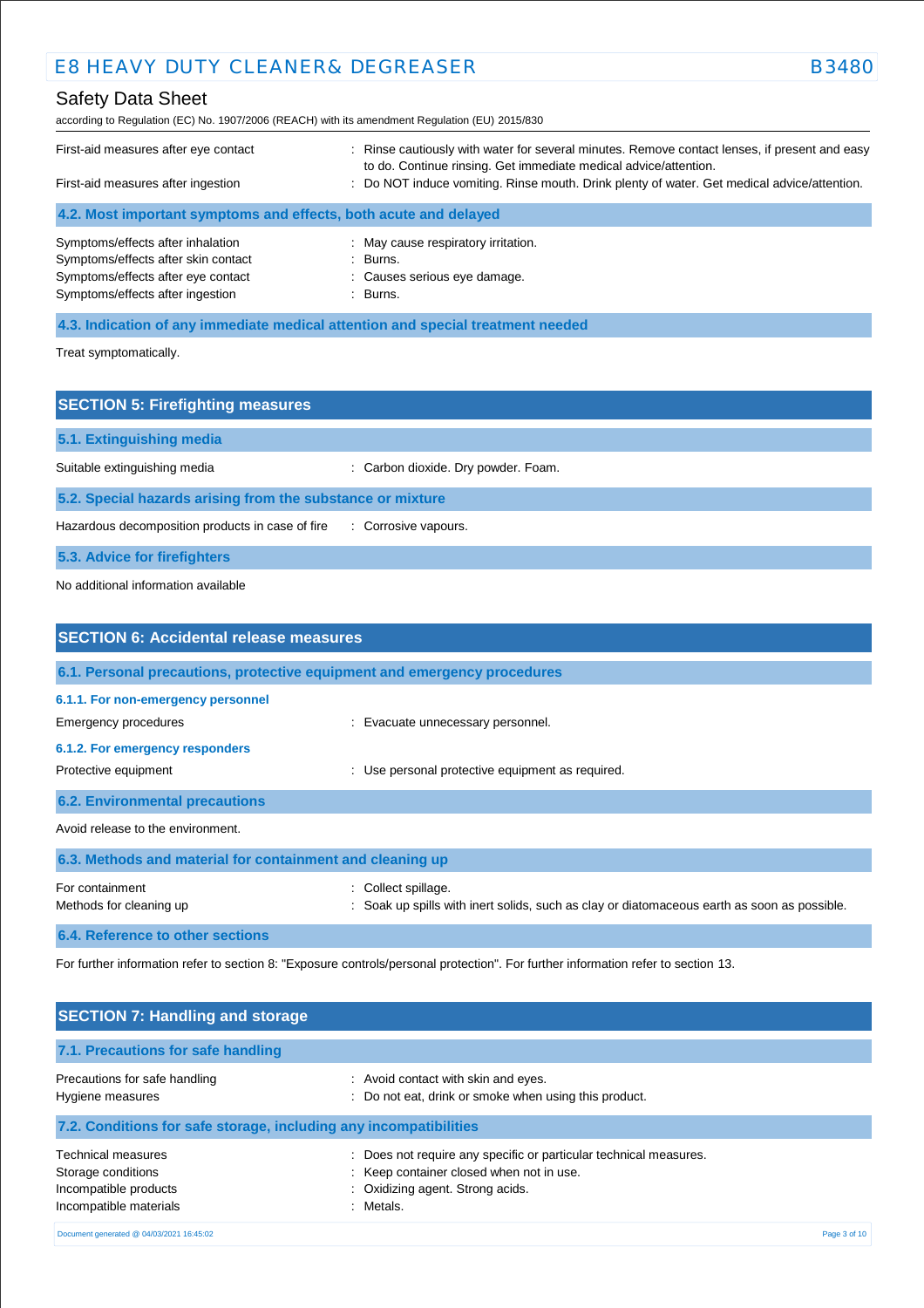## Safety Data Sheet

according to Regulation (EC) No. 1907/2006 (REACH) with its amendment Regulation (EU) 2015/830

Special rules on packaging **interest of the Container** : Keep only in original container.

### **7.3. Specific end use(s)**

No additional information available

### **SECTION 8: Exposure controls/personal protection**

### **8.1. Control parameters**

### **8.1.1 National occupational exposure and biological limit values**

| sodium hydroxide; caustic soda (1310-73-2)           |                    |  |
|------------------------------------------------------|--------------------|--|
| <b>Ireland - Occupational Exposure Limits</b>        |                    |  |
| Local name                                           | Sodium hydroxide   |  |
| <b>OEL STEL</b>                                      | $2 \text{ mg/m}^3$ |  |
| <b>United Kingdom - Occupational Exposure Limits</b> |                    |  |
| Local name                                           | Sodium hydroxide   |  |
| <b>WEL STEL (OEL STEL)</b><br>$2 \text{ mg/m}^3$     |                    |  |

### **8.1.2. Recommended monitoring procedures**

No additional information available

### **8.1.3. Air contaminants formed**

No additional information available

### **8.1.4. DNEL and PNEC**

No additional information available

### **8.1.5. Control banding**

No additional information available

### **8.2. Exposure controls**

### **8.2.1. Appropriate engineering controls**

### No additional information available

#### **8.2.2. Personal protection equipment**

### **Personal protective equipment symbol(s):**



### **8.2.2.1. Eye and face protection**

| <b>Eye protection:</b> |  |
|------------------------|--|
| Safety glasses. EN 166 |  |

### **8.2.2.2. Skin protection**

### **Skin and body protection:**

Not required for normal conditions of use

### **Hand protection:**

Chemical resistant gloves (according to European standard EN 374 or equivalent). Nitrile rubber gloves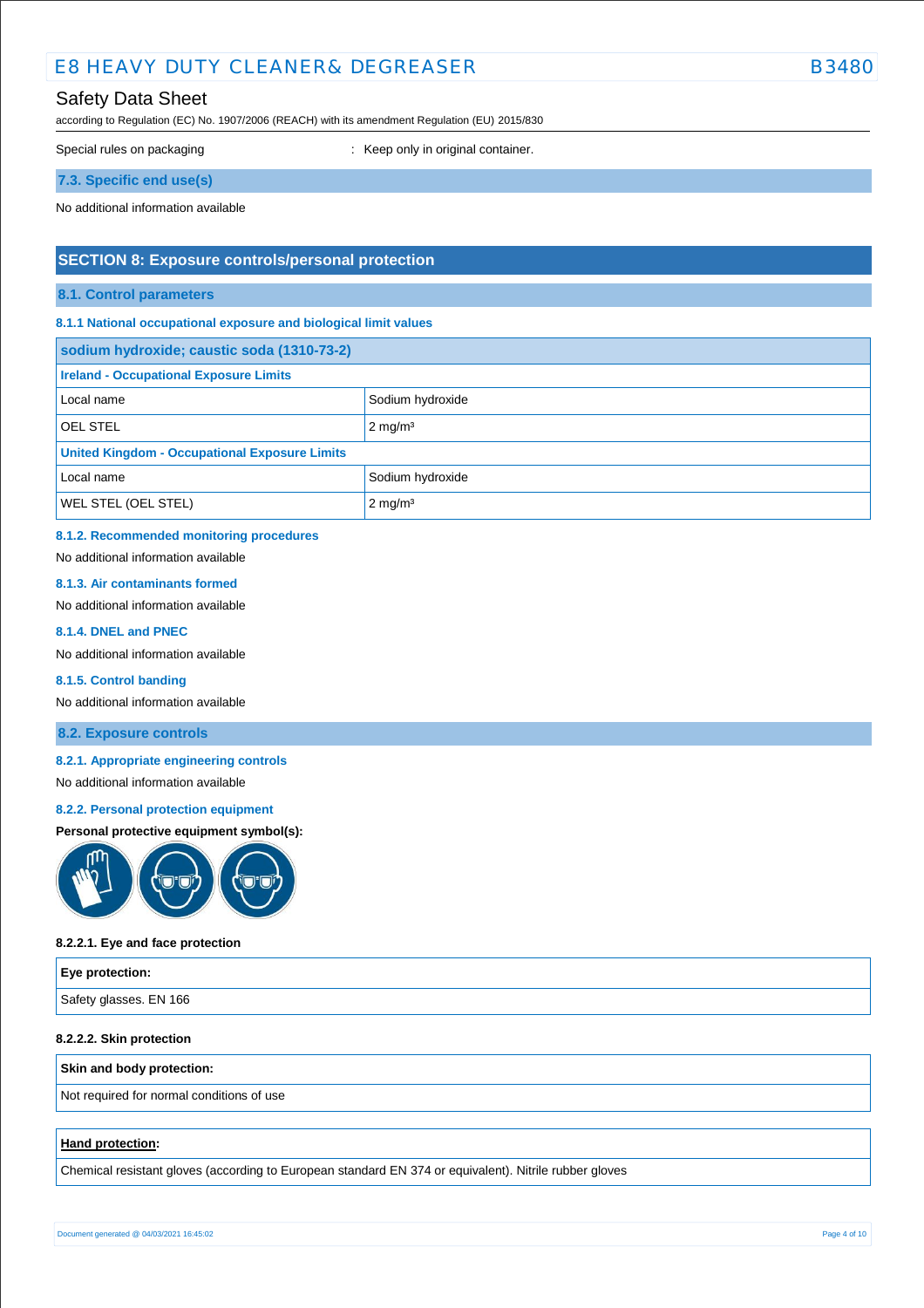## Safety Data Sheet

according to Regulation (EC) No. 1907/2006 (REACH) with its amendment Regulation (EU) 2015/830

| Other skin protection                     |  |
|-------------------------------------------|--|
| Materials for protective clothing:        |  |
| Not required for normal conditions of use |  |
| 8.2.2.3. Respiratory protection           |  |
| <b>Respiratory protection:</b>            |  |

## Not required for normal conditions of use

### **8.2.2.4. Thermal hazards**

No additional information available

### **8.2.3. Environmental exposure controls**

No additional information available

## **SECTION 9: Physical and chemical properties**

### **9.1. Information on basic physical and chemical properties**

| Physical state                                  | Liquid            |
|-------------------------------------------------|-------------------|
| Appearance                                      | Liquid.           |
| Colour                                          | Yellow.           |
| Odour                                           | odourless.        |
| Odour threshold                                 | No data available |
| рH                                              | 13.1              |
| Relative evaporation rate (butylacetate=1)      | No data available |
| Melting point                                   | No data available |
| Freezing point                                  | No data available |
| Boiling point                                   | $\geq 100$ °C     |
| Flash point                                     | No data available |
| Auto-ignition temperature                       | No data available |
| Decomposition temperature                       | No data available |
| Flammability (solid, gas)                       | No data available |
| Vapour pressure                                 | No data available |
| Relative vapour density at 20 °C                | No data available |
| Relative density                                | 1.1               |
| Solubility                                      | soluble in water. |
| Partition coefficient n-octanol/water (Log Pow) | No data available |
| Viscosity, kinematic                            | No data available |
| Viscosity, dynamic                              | No data available |
| Explosive properties                            | No data available |
| Oxidising properties                            | No data available |
| <b>Explosive limits</b>                         | No data available |
|                                                 |                   |

### **9.2. Other information**

No additional information available

## **SECTION 10: Stability and reactivity**

### **10.1. Reactivity**

The product is non-reactive under normal conditions of use, storage and transport.

### **10.2. Chemical stability**

Stable under normal conditions.

### **10.3. Possibility of hazardous reactions**

No dangerous reactions known under normal conditions of use.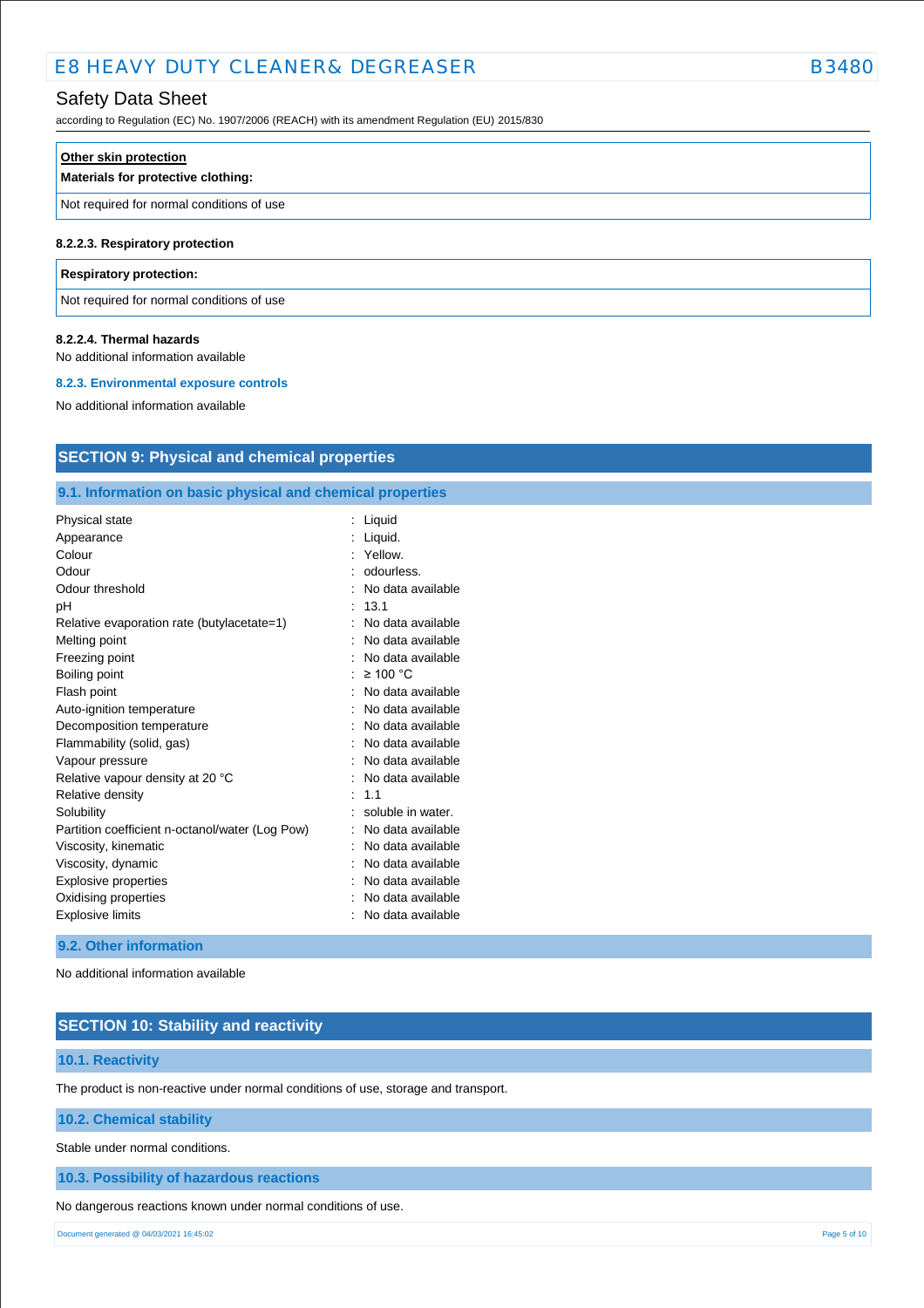## Safety Data Sheet

according to Regulation (EC) No. 1907/2006 (REACH) with its amendment Regulation (EU) 2015/830

### **10.4. Conditions to avoid**

None under recommended storage and handling conditions (see section 7).

**10.5. Incompatible materials**

metals.

**10.6. Hazardous decomposition products**

Under normal conditions of storage and use, hazardous decomposition products should not be produced.

## **SECTION 11: Toxicological information**

### **11.1 Information on toxicological effects**

| Acute toxicity (oral)<br>Acute toxicity (dermal)<br>Acute toxicity (inhalation) | : Not classified<br>: Not classified<br>Not classified |
|---------------------------------------------------------------------------------|--------------------------------------------------------|
| Skin corrosion/irritation                                                       | Causes severe skin burns.<br>pH: 13.1                  |
| Serious eye damage/irritation                                                   | : Causes serious eye damage.<br>pH: 13.1               |
| Respiratory or skin sensitisation                                               | : Not classified                                       |
| Germ cell mutagenicity                                                          | : Not classified                                       |
| Carcinogenicity                                                                 | : Not classified                                       |
| Reproductive toxicity                                                           | : Not classified                                       |
| STOT-single exposure                                                            | : Not classified                                       |
| STOT-repeated exposure                                                          | Not classified                                         |
| Aspiration hazard                                                               | : Not classified                                       |

## **SECTION 12: Ecological information**

| 12.1. Toxicity                                               |                  |
|--------------------------------------------------------------|------------------|
| Hazardous to the aquatic environment, short-term<br>(acute)  | : Not classified |
| Hazardous to the aquatic environment, long-term<br>(chronic) | : Not classified |

| Alcohol Alkoxylate (166736-08-9) |                 |
|----------------------------------|-----------------|
| $ $ LC50 - Fish [1]              | $10 - 100$ mg/l |
| EC50 - Crustacea [1]             | $10 - 100$ mg/l |
| ErC50 other aquatic plants       | $10 - 100$ mg/l |

| Hexyl glucoside (54549-24-5)       |                    |
|------------------------------------|--------------------|
| LC50 - Fish [1]                    | 420 mg/l           |
| EC50 - Other aquatic organisms [1] | 490 mg/l waterflea |
| EC50 - Other aquatic organisms [2] | 180 mg/l           |

| sodium hydroxide; caustic soda (1310-73-2) |              |
|--------------------------------------------|--------------|
| $ $ LC50 - Fish [1]                        | $> 35$ mg/l  |
| Document generated @ 04/03/2021 16:45:02   | Page 6 of 10 |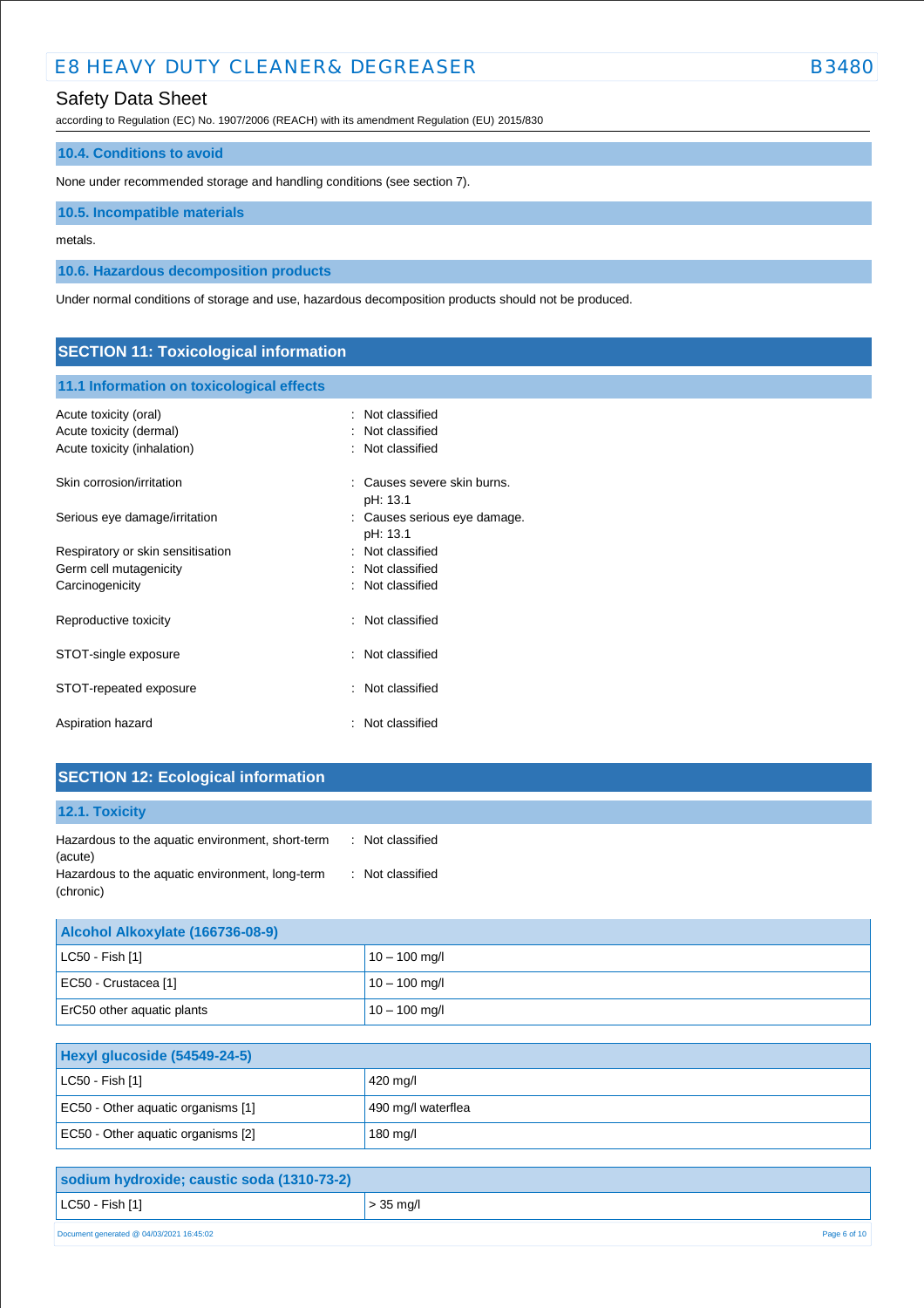according to Regulation (EC) No. 1907/2006 (REACH) with its amendment Regulation (EU) 2015/830

| EC50 - Other aquatic organisms [1]                                                            | > 33 mg/l waterflea |
|-----------------------------------------------------------------------------------------------|---------------------|
| 12.2. Persistence and degradability                                                           |                     |
| No additional information available                                                           |                     |
| 12.3. Bioaccumulative potential                                                               |                     |
| Hexyl glucoside (54549-24-5)                                                                  |                     |
| Partition coefficient n-octanol/water (Log Pow)                                               | 1.7                 |
| sodium hydroxide; caustic soda (1310-73-2)                                                    |                     |
| Partition coefficient n-octanol/water (Log Pow)                                               | $-3.88$             |
| N,N-dimethyldecylamine N-oxide (2605-79-0)<br>Partition coefficient n-octanol/water (Log Pow) | 3.69                |
| 12.4. Mobility in soil                                                                        |                     |
| No additional information available                                                           |                     |
| 12.5. Results of PBT and vPvB assessment                                                      |                     |
| No additional information available                                                           |                     |
| 12.6. Other adverse effects                                                                   |                     |
| No additional information available                                                           |                     |
| <b>SECTION 13: Disposal considerations</b>                                                    |                     |

**13.1. Waste treatment methods**

No additional information available

## **SECTION 14: Transport information**

In accordance with ADR / IMDG / IATA

| 14.1 UN number                                                                                                                                                                                                     |                                                                                                                                                                                                                                                            |              |
|--------------------------------------------------------------------------------------------------------------------------------------------------------------------------------------------------------------------|------------------------------------------------------------------------------------------------------------------------------------------------------------------------------------------------------------------------------------------------------------|--------------|
| UN-No. (ADR)<br>UN-No. (IMDG)<br>UN-No. (IATA)                                                                                                                                                                     | $:$ UN 1760<br>$:$ UN 1760<br>$:$ UN 1760                                                                                                                                                                                                                  |              |
| 14.2. UN proper shipping name                                                                                                                                                                                      |                                                                                                                                                                                                                                                            |              |
| Proper Shipping Name (ADR)<br>Proper Shipping Name (IMDG)<br>Proper Shipping Name (IATA)<br>Transport document description (ADR)<br>Transport document description (IMDG)<br>Transport document description (IATA) | : CORROSIVE LIQUID, N.O.S.<br>: CORROSIVE LIQUID, N.O.S.<br>: Corrosive liquid, n.o.s.<br>: UN 1760 CORROSIVE LIQUID, N.O.S. (SODIUM HYDROXIDE), 8, III, $(E)$<br>: UN 1760 CORROSIVE LIQUID, N.O.S., 8, III<br>: UN 1760 Corrosive liquid, n.o.s., 8, III |              |
| 14.3. Transport hazard class(es)                                                                                                                                                                                   |                                                                                                                                                                                                                                                            |              |
| <b>ADR</b><br>Transport hazard class(es) (ADR)                                                                                                                                                                     | : 8                                                                                                                                                                                                                                                        |              |
| Document generated @ 04/03/2021 16:45:02                                                                                                                                                                           |                                                                                                                                                                                                                                                            | Page 7 of 10 |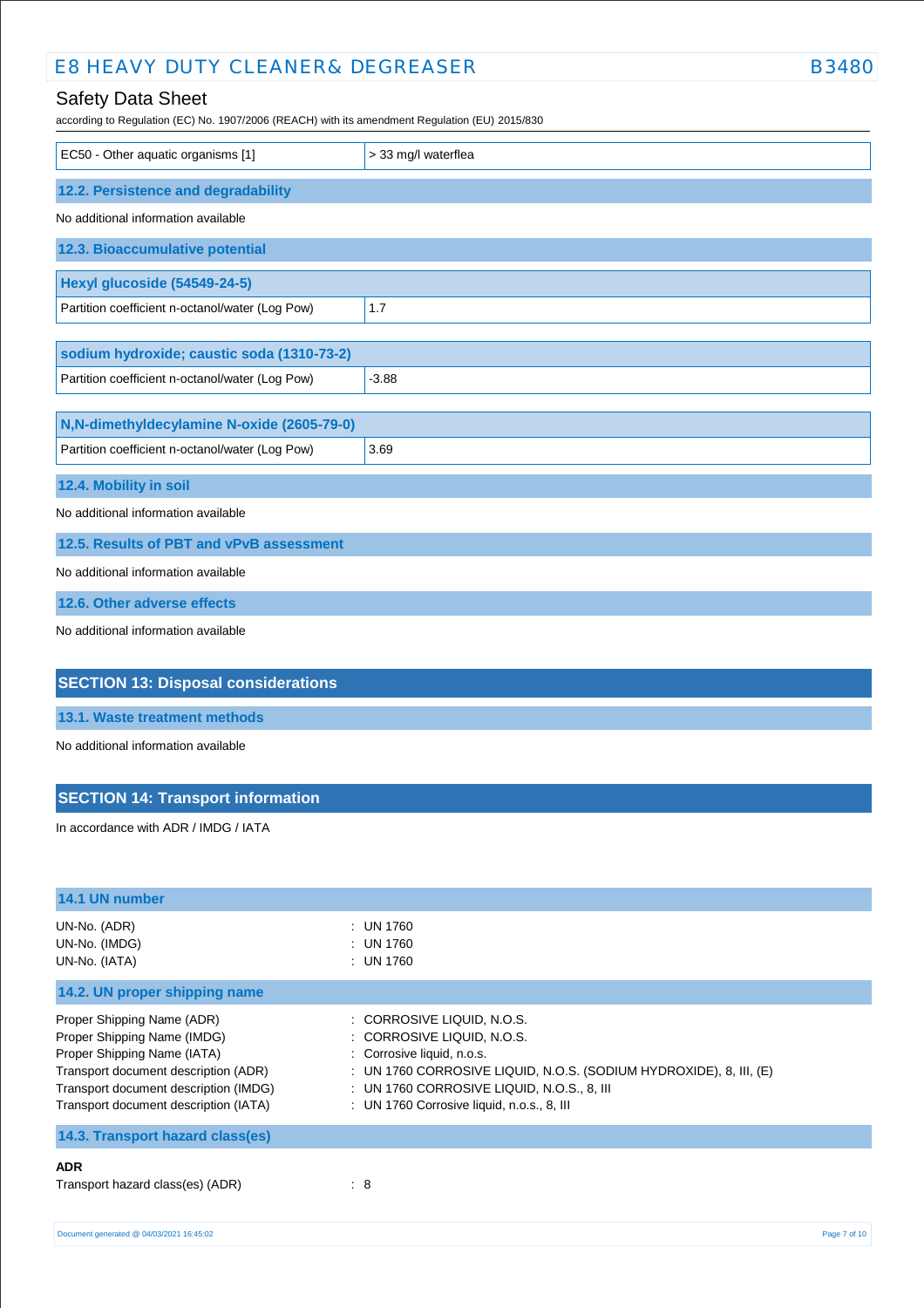Danger labels (ADR) : 8

## Safety Data Sheet

according to Regulation (EC) No. 1907/2006 (REACH) with its amendment Regulation (EU) 2015/830

:

Æ

|                                                                                                                                                                                                                                                                                                                                                                                                                                                                                                                                  | 8                                                                                                                                                                                                        |
|----------------------------------------------------------------------------------------------------------------------------------------------------------------------------------------------------------------------------------------------------------------------------------------------------------------------------------------------------------------------------------------------------------------------------------------------------------------------------------------------------------------------------------|----------------------------------------------------------------------------------------------------------------------------------------------------------------------------------------------------------|
| <b>IMDG</b><br>Transport hazard class(es) (IMDG)<br>Danger labels (IMDG)                                                                                                                                                                                                                                                                                                                                                                                                                                                         | : 8<br>$\therefore$ 8                                                                                                                                                                                    |
|                                                                                                                                                                                                                                                                                                                                                                                                                                                                                                                                  |                                                                                                                                                                                                          |
| <b>IATA</b>                                                                                                                                                                                                                                                                                                                                                                                                                                                                                                                      |                                                                                                                                                                                                          |
| Transport hazard class(es) (IATA)<br>Danger labels (IATA)                                                                                                                                                                                                                                                                                                                                                                                                                                                                        | : 8<br>: 8                                                                                                                                                                                               |
|                                                                                                                                                                                                                                                                                                                                                                                                                                                                                                                                  |                                                                                                                                                                                                          |
| 14.4. Packing group                                                                                                                                                                                                                                                                                                                                                                                                                                                                                                              |                                                                                                                                                                                                          |
| Packing group (ADR)<br>Packing group (IMDG)<br>Packing group (IATA)                                                                                                                                                                                                                                                                                                                                                                                                                                                              | $\therefore$ III<br>Ш<br>$\overline{\phantom{a}}$<br>: $\,$ III                                                                                                                                          |
| <b>14.5. Environmental hazards</b>                                                                                                                                                                                                                                                                                                                                                                                                                                                                                               |                                                                                                                                                                                                          |
| Dangerous for the environment                                                                                                                                                                                                                                                                                                                                                                                                                                                                                                    | : No                                                                                                                                                                                                     |
| Marine pollutant<br>Other information                                                                                                                                                                                                                                                                                                                                                                                                                                                                                            | No<br>÷<br>No supplementary information available                                                                                                                                                        |
| 14.6. Special precautions for user                                                                                                                                                                                                                                                                                                                                                                                                                                                                                               |                                                                                                                                                                                                          |
| <b>Overland transport</b><br>Classification code (ADR)<br>Special provisions (ADR)<br>Limited quantities (ADR)<br>Excepted quantities (ADR)<br>Packing instructions (ADR)<br>Mixed packing provisions (ADR)<br>Portable tank and bulk container instructions (ADR)<br>Portable tank and bulk container special provisions<br>(ADR)<br>Tank code (ADR)<br>Vehicle for tank carriage<br>Transport category (ADR)<br>Special provisions for carriage - Packages (ADR)<br>Hazard identification number (Kemler No.)<br>Orange plates | $\therefore$ C9<br>: 274<br>5 <sub>l</sub><br>E <sub>1</sub><br>P001, IBC03, LP01, R001<br>: MP19<br>: T7<br>$:$ TP1, TP28<br>$:$ L4BN<br>: AT<br>$\mathbf{3}$<br>÷.<br>: V12<br>: 80<br>:<br>80<br>1760 |
| Tunnel restriction code (ADR)<br>EAC code                                                                                                                                                                                                                                                                                                                                                                                                                                                                                        | : $\mathsf{E}% _{\mathsf{M}}$<br>: 2X                                                                                                                                                                    |
| APP code                                                                                                                                                                                                                                                                                                                                                                                                                                                                                                                         | $\therefore$ B                                                                                                                                                                                           |
| Transport by sea<br>Special provisions (IMDG)                                                                                                                                                                                                                                                                                                                                                                                                                                                                                    | : 223, 274                                                                                                                                                                                               |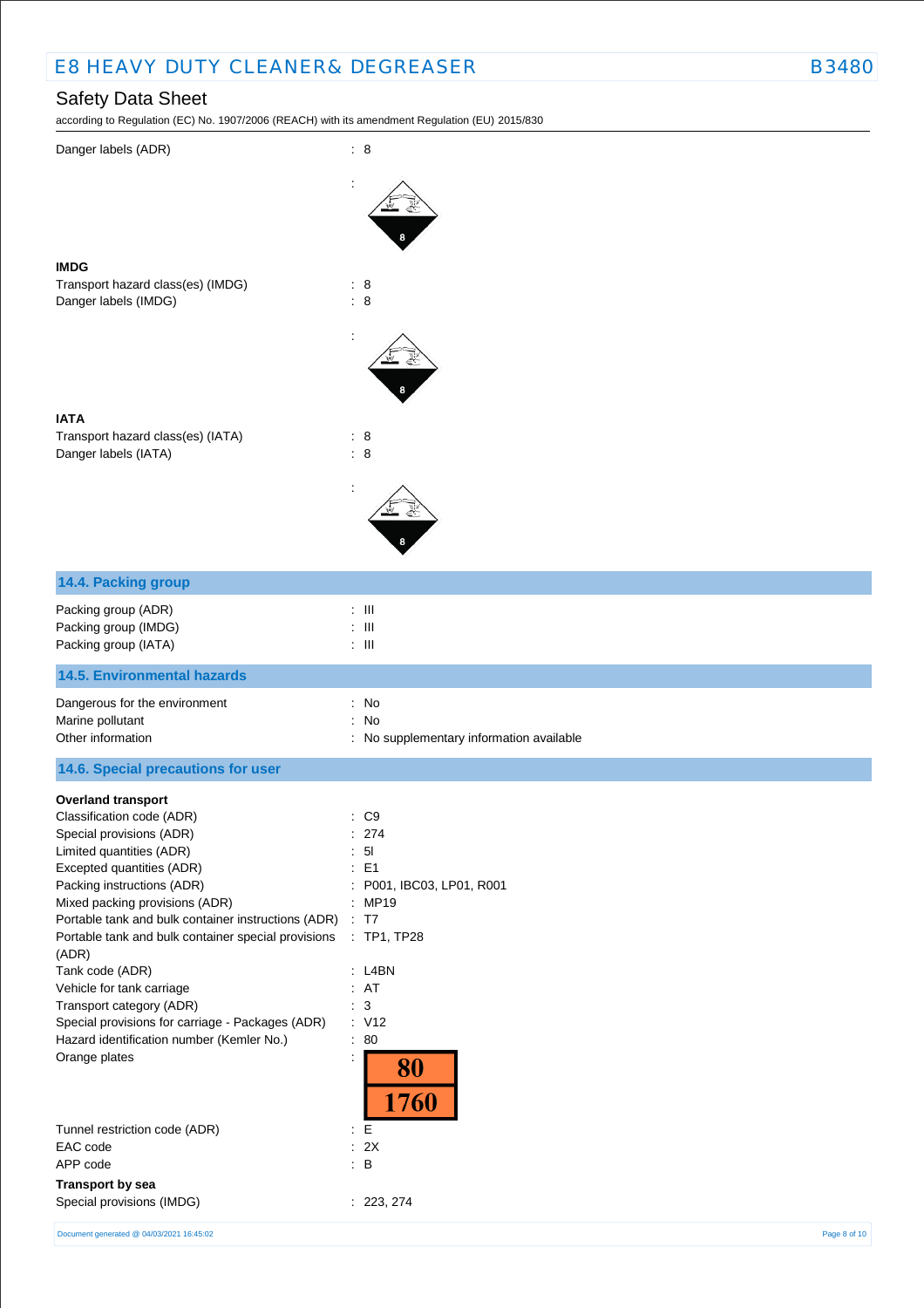## Safety Data Sheet

according to Regulation (EC) No. 1907/2006 (REACH) with its amendment Regulation (EU) 2015/830

| Limited quantities (IMDG)<br>Excepted quantities (IMDG)<br>Packing instructions (IMDG)<br>IBC packing instructions (IMDG)<br>Tank instructions (IMDG)<br>Tank special provisions (IMDG)<br>EmS-No. (Fire)<br>EmS-No. (Spillage)<br>Stowage category (IMDG) | : 5L<br>: E1<br>P001, LP01<br>IBC03<br>: T7<br>: TP1, TP28<br>F A<br>: S-B<br>: A |
|------------------------------------------------------------------------------------------------------------------------------------------------------------------------------------------------------------------------------------------------------------|-----------------------------------------------------------------------------------|
| Air transport                                                                                                                                                                                                                                              |                                                                                   |
| PCA Excepted quantities (IATA)                                                                                                                                                                                                                             | : E1                                                                              |
| PCA Limited quantities (IATA)                                                                                                                                                                                                                              | : Y841                                                                            |
| PCA limited quantity max net quantity (IATA)                                                                                                                                                                                                               | : 1L                                                                              |
| PCA packing instructions (IATA)                                                                                                                                                                                                                            | : 852                                                                             |
| PCA max net quantity (IATA)                                                                                                                                                                                                                                | : 5L                                                                              |
| CAO packing instructions (IATA)                                                                                                                                                                                                                            | 856                                                                               |
| CAO max net quantity (IATA)                                                                                                                                                                                                                                | 60L                                                                               |
| Special provisions (IATA)                                                                                                                                                                                                                                  | : A3                                                                              |
| ERG code (IATA)                                                                                                                                                                                                                                            | : 8L                                                                              |

### **14.7. Transport in bulk according to Annex II of Marpol and the IBC Code**

IBC code : Not applicable.

## **SECTION 15: Regulatory information**

**15.1. Safety, health and environmental regulations/legislation specific for the substance or mixture**

### **15.1.1. EU-Regulations**

Contains no REACH substances with Annex XVII restrictions

Contains no substance on the REACH candidate list

Contains no REACH Annex XIV substances

Contains no substance subject to Regulation (EU) No 649/2012 of the European Parliament and of the Council of 4 July 2012 concerning the export and import of hazardous chemicals.

Contains no substance subject to Regulation (EU) No 2019/1021 of the European Parliament and of the Council of 20 June 2019 on persistent organic pollutants

Detergent Regulation (648/2004/EC): Labelling of contents:

| <b>Component</b>       | $\frac{9}{6}$ |
|------------------------|---------------|
| non-ionic surfactants  | 5-15%         |
| amphoteric surfactants | $< 5\%$       |

### **15.1.2. National regulations**

**United Kingdom**

British National Regulations : Commission Regulation (EU) 2015/830 of 28 May 2015 amending Regulation (EC) No 1907/2006 of the European Parliament and of the Council on the Registration, Evaluation, Authorisation and Restriction of Chemicals (REACH). Classification Labelling Packaging Regulation; Regulation (EC) No 1272/2008. Detergent Regulation (648/2004/EC).

#### **15.2. Chemical safety assessment**

No additional information available

## **SECTION 16: Other information**

| <b>Full text of H- and EUH-statements:</b> |                                                                 |  |  |  |
|--------------------------------------------|-----------------------------------------------------------------|--|--|--|
| Acute Tox. 4 (Oral)                        | Acute toxicity (oral), Category 4                               |  |  |  |
| Aquatic Acute 1                            | Hazardous to the aquatic environment - Acute Hazard, Category 1 |  |  |  |
| Document generated @ 04/03/2021 16:45:02   | Page 9 of 10                                                    |  |  |  |